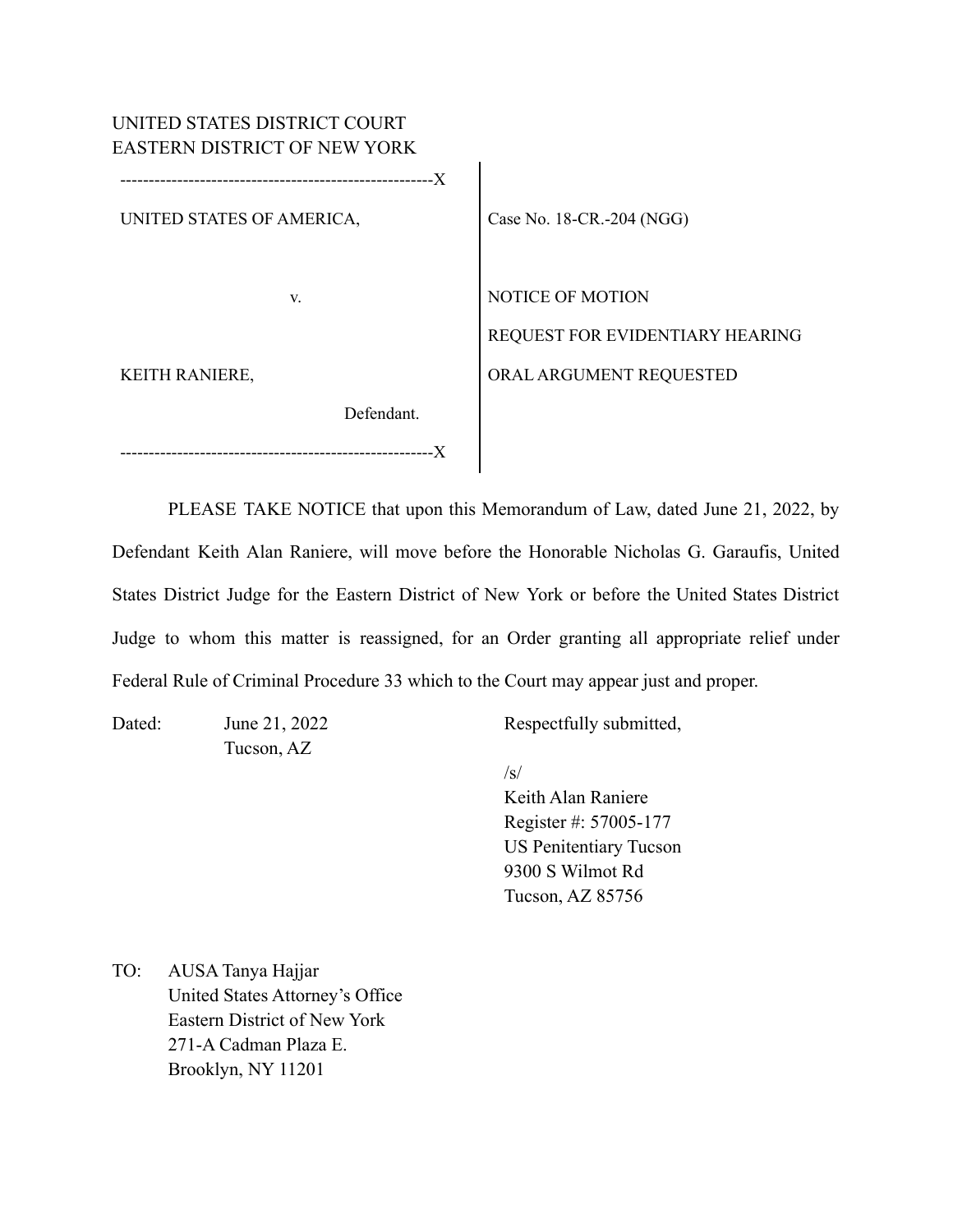# UNITED STATES DISTRICT COURT EASTERN DISTRICT OF NEW YORK

-------------------------------------------------------

------------------------------------------------------- X UNITED STATES OF AMERICA, Case No. 18-CR.-204 (NGG) v. KEITH RANIERE, Defendant.

# **MEMORANDUM OF LAW IN SUPPORT OF DEFENDANT KEITH RANIERE'S MOTION FOR RULE 33 RELIEF**

X

Dated: June 21, 2022 Keith Alan Raniere Tucson, AZ Register #: 57005-177 US Penitentiary Tucson 9300 S Wilmot Rd Tucson, AZ 85756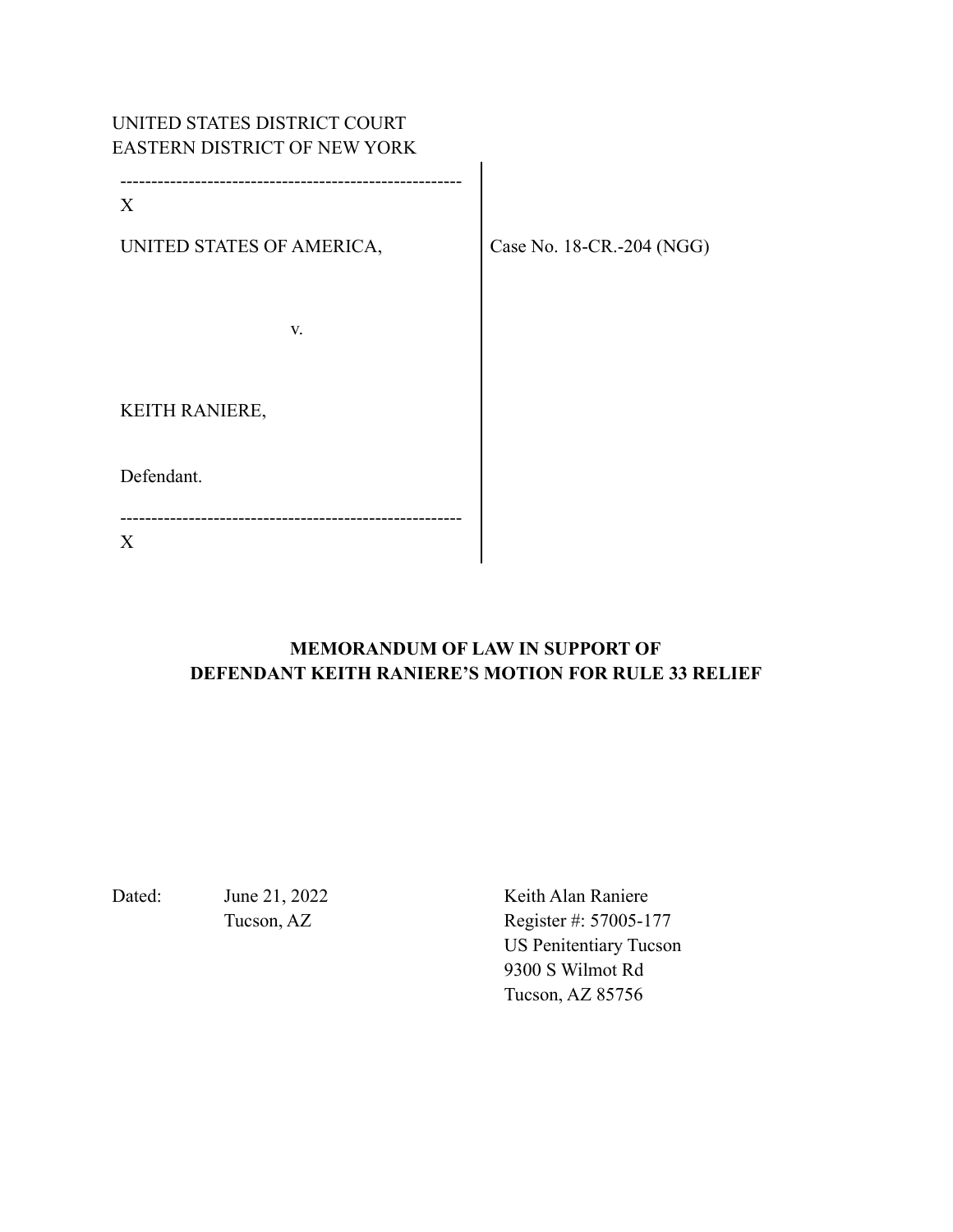#### **INTRODUCTION**

Mr. Raniere respectfully informs the Court that there was not enough time for the issues in this motion to go through Mr. Tully's extensive and rigorous review process. Yet in the interest of justice, Mr. Raniere seeks to raise them and brings the instant motion *pro se*.

Mr. Raniere moves the Court for an immediate evidentiary hearing based on newly discovered evidence pursuant to Fed. R.Crim. P. 33. The newly discovered evidence includes (1) three computer expert reports ("Expert Reports"), re-attached from Mr. Tully's Rule 33 ("Tampering Rule 33", Dkt. 1169), (2) select email excerpts between an adversary of Raniere, Frank Parlato, and Neil L. Glazer ("Glazer-Parlato Emails"), and (3) eight affidavits from potential defense witnesses (" Witness Affidavits").

In the Tampering Rule 33, the three experts concluded to a scientific certainty that government actors created, destroyed and changed digital evidence used to convict Mr. Raniere of possession of child pornography and sexual exploitation of a child. The experts are pro-law-enforcement and were disturbed by their findings showing illegal conduct on the part of government agents. In their century of combined experience, they have never seen anything like this before.

Assistant US Attorney Kevin Trowel of the Eastern District of New York found the experts' disturbing findings of government malfeasance, which occurred in this Court, to be "frivolous." See Exhibit C at Bates 002 point 3. This Court chose not to designate this government conduct, proven by credible experts, to be a substantial issue, instead choosing to defer ruling on Mr. Tully's Rule 33 (Dkt. 1169).

In this motion, Mr. Raniere offers newly discovered evidence that further illustrates the scope of the government's unlawful actions in his case. In addition to the government's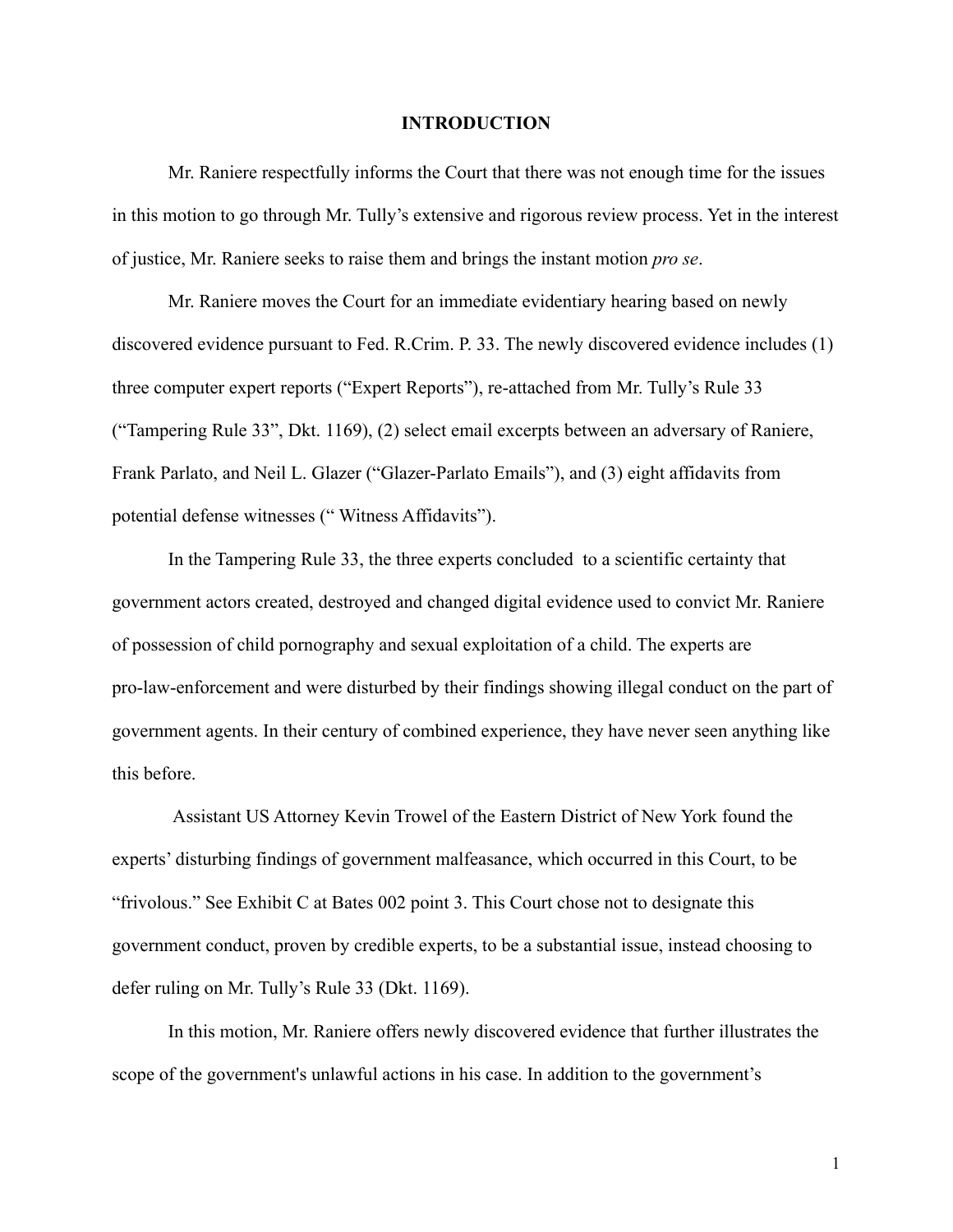premeditated creation, planting, and adjustment of digital evidence, the newly discovered evidence, including the experts' reports, also demonstrates precise and specific perjury among the major government witnesses, including government agents, as well as government intimidation of potential defense witnesses. This constitutes an indisputable structural error.

Mr. Raniere respectfully requests that this Court examine the additional issues, determine that these issues are substantial, as per Fed. R. Crim. P.  $37(a)(3)$ , and grant an immediate evidentiary hearing to determine the extent of the historic level of proven government criminal activity in this case.

| <b>Exhibit</b>   | <b>Description</b>                                                                                     |
|------------------|--------------------------------------------------------------------------------------------------------|
| $\boldsymbol{A}$ | Expert reports of Dr. Kiper, Mr. Abrams, and Mr. Norris                                                |
| B                | Defense Trial Exhibit 945 (Chain of Custody of Camera and CF Card)                                     |
| $\mathcal{C}$    | AUSA Kevin Trowel's Opposition to Motion to Stay                                                       |
| $\overline{D}$   | <b>Witness Affidavits</b>                                                                              |
| E                | Affidavit from Frank Parlato, Jr., Critic of Raniere                                                   |
| $\mathbf F$      | Supplemental Affidavits and Attachments from Nicole Clyne, Eduardo Asunsolo,<br>and Suneel Chakravorty |
| G                | Select Excerpts from Post-Trial Podcasts and Docuseries                                                |

#### **LIST OF EXHIBITS**

#### **BACKGROUND**

### **I. Testimony Pertinent to the FBI Tampering Issue**

Mr. Raniere was convicted of racketeering and racketeering conspiracy. Three of the racketeering predicate acts were child pornography and two instances of sexual exploitation of a child. See Dkt. 430. AUSA Penza said of these charges, " *the child pornography is … at the*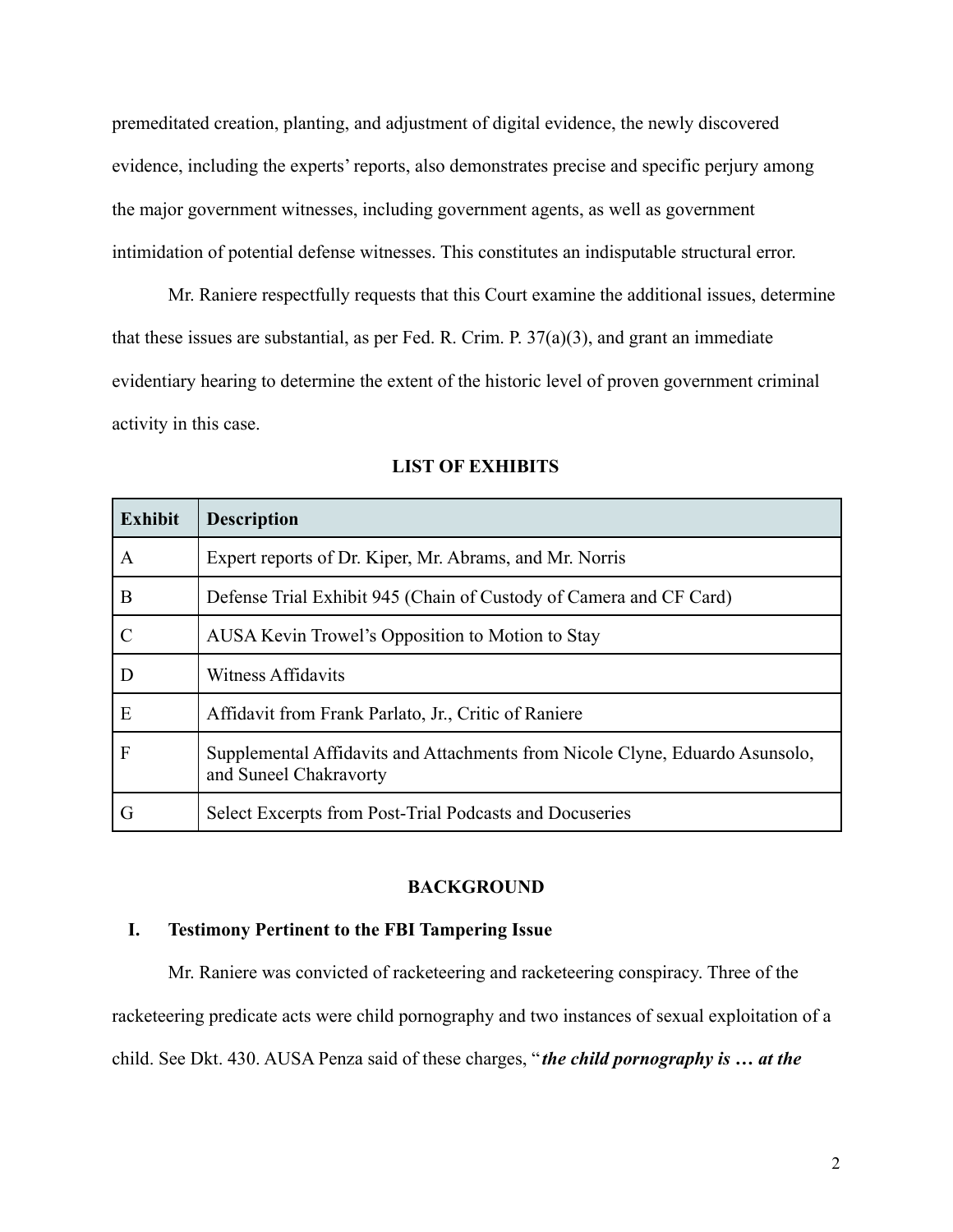*heart of our racketeering conspiracy*." See Transcript 3/18/19 at 19:15. She also said,"the alleged victim of the child pornography charges [Camila] goes throughout this case … *there's very little evidence in this case that does not relate to that victim*." (emphasis added) See Transcript 4/4/19 at 13:8-11.

On April 3, 2019, three weeks after the superseding indictment that included the new charges relating to Camila, Glazer wrote to Parlato that Camila would not be testifying<sup>1</sup>, but that "Moira [AUSA Penza] told [him], and this is a quote, '*we have all the evidence we need.*'" (emphasis added) See Exhibit E, Attachment 2 at Bates 007.

The alleged victim, Camila, who was at the "heart" of the case did not testify in the trial. The government relied upon FBI Senior Examiner Brian Booth to date the photos to establish her age in them. SFE Booth, testified that EXIF data of the photos on the hard drive had dates in 2005. See Trial Transcript 6/13/19 at 4876:8-9. He testified EXIF data is "purposely designed [to be more difficult to alter]" and it is the "best evidence" of when the photos were taken. See Trial Transcript 6/12/19 at 4820:12-4; 4830:3-11.

SFE Booth also testified that evidence "does not always come to us sealed" and chain of custody "does not always need to be kept." See Trial Transcript 6/13/19 at 4887 - 4889.

These have been established as lies in the Tampering Rule 33 based on FBI protocol and Dr. Kiper's report. See Dkt. 1169 at 14 ¶ 3.

FBI Special Agent Christopher Mills testified to the seizure of the devices at 8 Hale. See Trial Transcript 6/10/19 at 4290. He lied that after collection, the camera had been handled according to the FBI protocol, though he correctly describes the protocol. This was established in Mr. Tully's supplement to the Tampering Rule 33. See Dkt. 1176 at 9 | 1.

 $<sup>1</sup>$  See Ms. Clyne's affidavit in Exhibit F for email exchanges between her and Camila shortly after the accidental</sup> discovery of the photos and before the Second Superseding Indictment (Dkt. 430) was issued..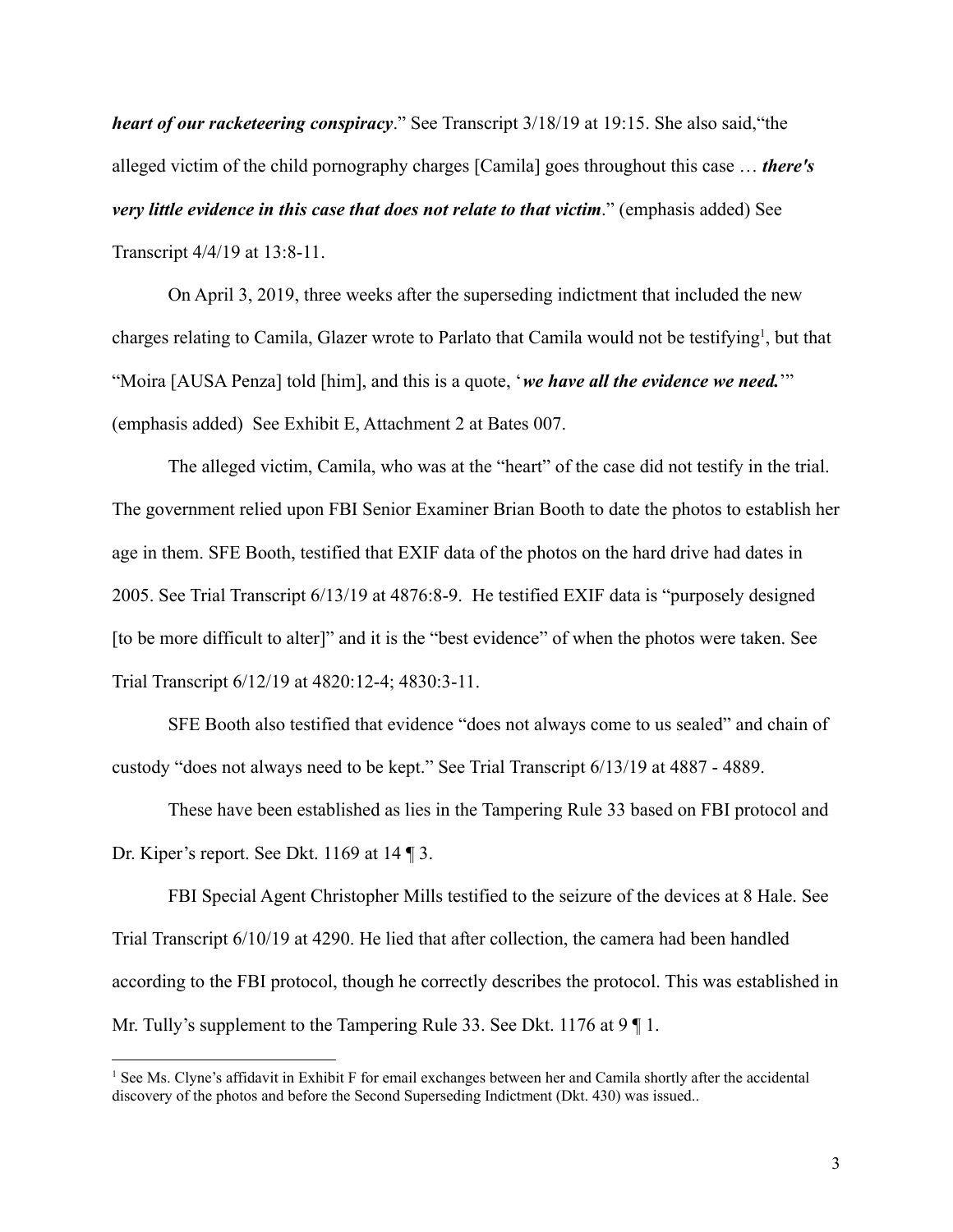On September 27, 2018, in a pre-trial discovery hearing, AUSA Hajjar explained that discovery materials had been taking longer to be produced to the defense, but that not everything had to go through their vendor. Other times, such as "an 8 Hale camera... [w]e just pulled out the pictures and gave them everything. That search is done." See Transcript 9/27/18 at 35:3-17. The camera and CF card had not been turned over to a forensic examiner. The extraction of pictures was done outside of normal FBI protocol.

It is worth noting that during his testimony, SA Mills had custody of the camera and CF card. See Exhibit D at Bates 003. This means that while he was giving testimony, the items had already been unsealed or they were unsealed afterward, and before he turned them over to SFE Booth.

SA Mills testified that the camera and hard drive were the first two items seized at 8 Hale. Agents seemed to home in on the items. See Trial Transcript 6/10/19 at 4294:22 - 4295:19; 4304:16 - 4307:5; 4308:1 - 4308:23. Dr. Kiper wrote of this, "It was as if the FBI agents knew what would eventually be 'found' on those devices and used at trial." See Exhibit A at 51.

Glazer represented Daniela, the sister of Camila. Daniela testified that she managed the computers and backups at 8 Hale Drive. See Trial Transcript 5/28/19 at 2572:9-17. On November 7, 2017, around the time that the EDNY investigation began, Glazer informed Mr. Parlato that he had started working with law enforcement. He wrote:

"I am not working on the civil litigation angle at the moment, there are far more important matters to resolve. There are moving pieces you are unaware of, *interested eyes beyond the Albany region*… *We are learning precise locations of evidence, we need time to get rock solid warrants.*" (emphasis added) See Exhibit E, Attachment 2 at Bates 004.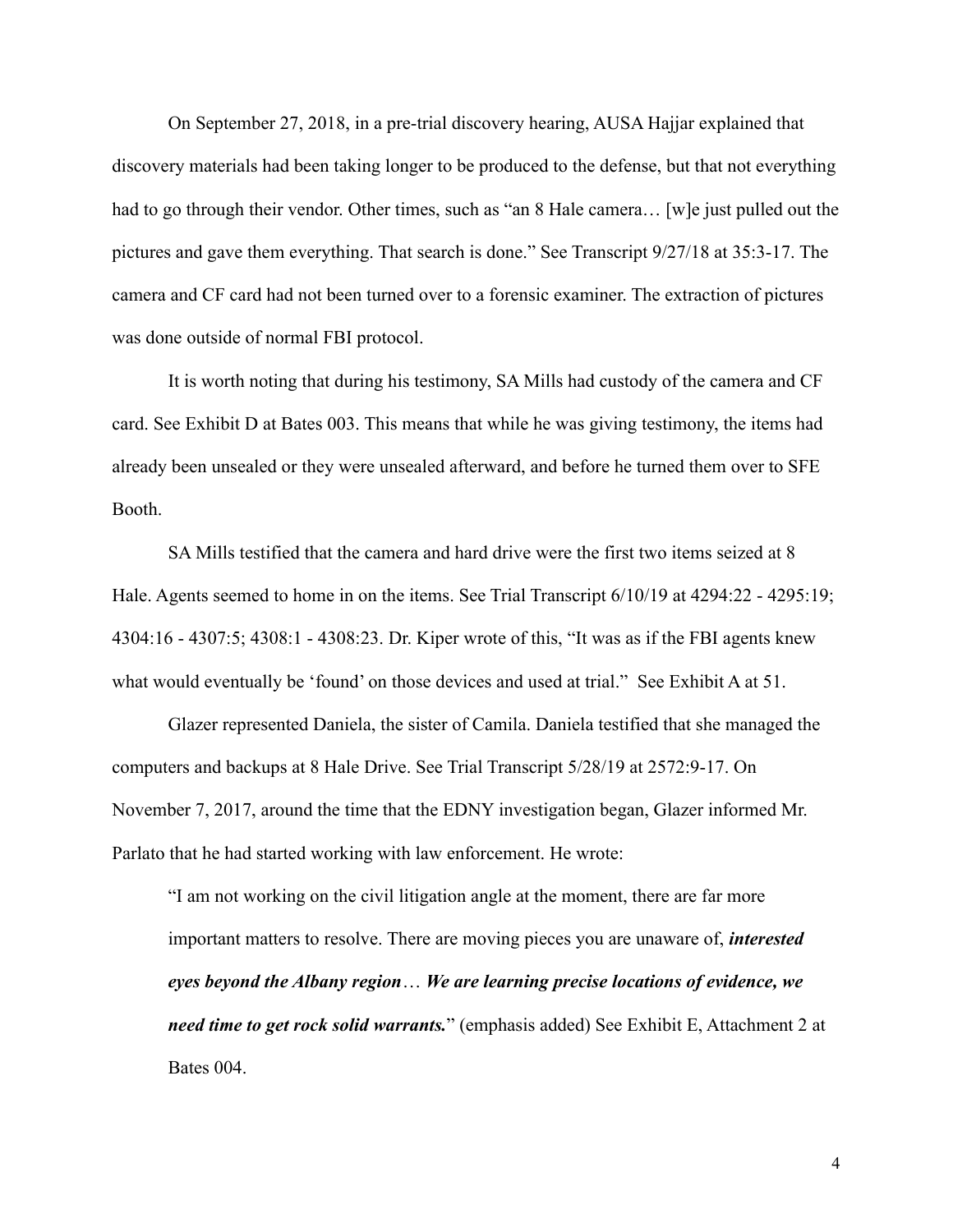## A Selection of Oddities in the Trial:

There were a number of things that occurred in the trial, with respect to this digital evidence, that are peculiar:

- Daniela and Lauren Salzman were never asked to identify their own photos on the hard drive, nor the camera that was used, yet they were both asked to describe the photos and the camera.
- Neither of them were asked to identify the alleged photos of Camila, despite both knowing her well and Daniela being her sister. Only FBI SA Michael Weniger identified Camila as being the one in the photos.
- Lauren Salzman testified Mr. Raniere took two photos of her, yet on the hard drive there were six in Lauren's folder on the drive.
- Daniela testified that presence or lack of a visible appendectomy scar would determine Camila's age in the photo. However, she was not asked to view the photos to confirm whether or not there was a scar.<sup>2</sup>
- The alleged photos of Camila belonged inside a folder dated the month and day as Daniela's anniversary with Mr. Raniere (November 2).
- FBI SA Michael Lever was able to identify a fifteen-year-old Camila in the accidentally discovered photos, yet even her friends sometimes cannot distinguish between her and her sisters.<sup>3</sup>

# **II. Government Handling of Potential Defense Witnesses**

<sup>2</sup> See Ms. Clyne's affidavit in Exhibit F.

<sup>3</sup> See Mr. Asunsolo's affidavit in Exhibit F.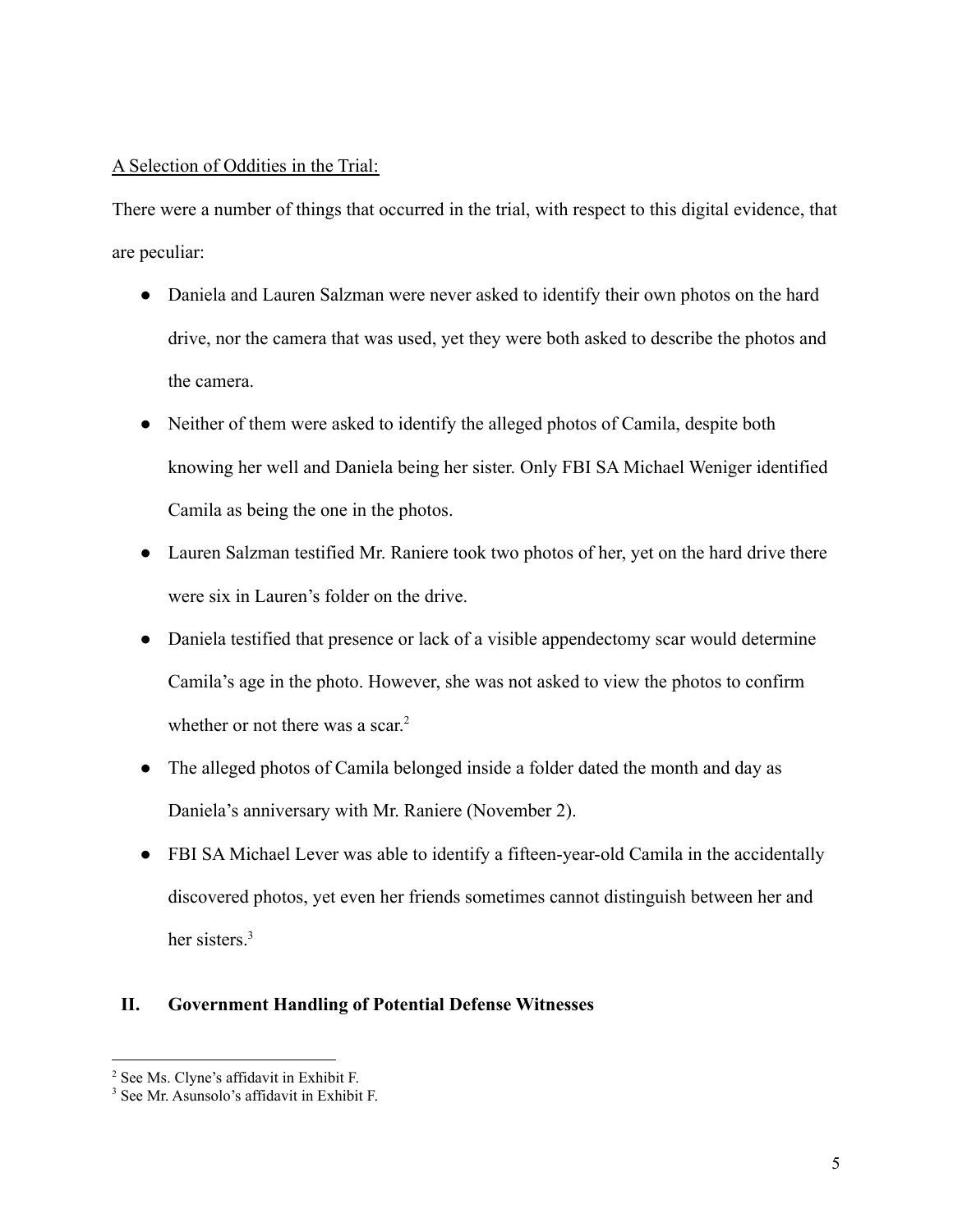The government's alleged victim for the predicate acts of sex trafficking and forced labor was Nicole, a woman in her late twenties at the time. Both predicate acts require the element of coercion to be met. Specifically, "*a reasonable person of the same background and in the same circumstances* [would be compelled] to perform [the sex trafficking or forced labor act] … in order to avoid incurring that harm." See 18 USC  $\S$  1589(c)(2).

The government argued that there was coercion because Nicole gave Allison Mack "collateral." See Trial Transcript 6/17/19 at 5388-6-17; 5413:5-8; 5414:1-2. Thus, Nicole was afraid her collateral would be released if she did not participate in the oral sex act with an adult Camila which Mr. Raniere organized and the government alleged to be sex trafficking. See *Id.* at 5409:4-21. The government applied the same argument of coercion to the alleged forced labor conduct.

Michele Hatchette and Danielle Roberts were DOS members in the same 'circle' as Nicole, under Mack. See Trial Transcript 6/7/19 at 4011:23 - 4012:2. They were all educated, adult women who gave collateral to Ms. Mack. They also participated in the video transcription task that the government alleged was part of the forced labor of Nicole. See Trial Transcript 6/7/19 at 4037:13-23; Exhibit D at Bates 011 ¶ 24; Exhibit D at Bates 038 ¶ 7.

Ms. Hatchette writes in her affidavit that in a proffer interview, the government "maintained that I felt pressured, threatened or coerced … and that [DOS] collateral was 'held over my head'… I countered multiple times that based on my experience *the collateral was … never used in this way, and that I was not afraid.*" See *Id*. at Bates 014 ¶ 33. Shortly before the trial, AUSA Penza told Ms. Hatchette's attorney that they would "*be likely to charge [her] with perjury*" if she did not meet with them a third time before taking the stand. See *Id.* at Bates 014 ¶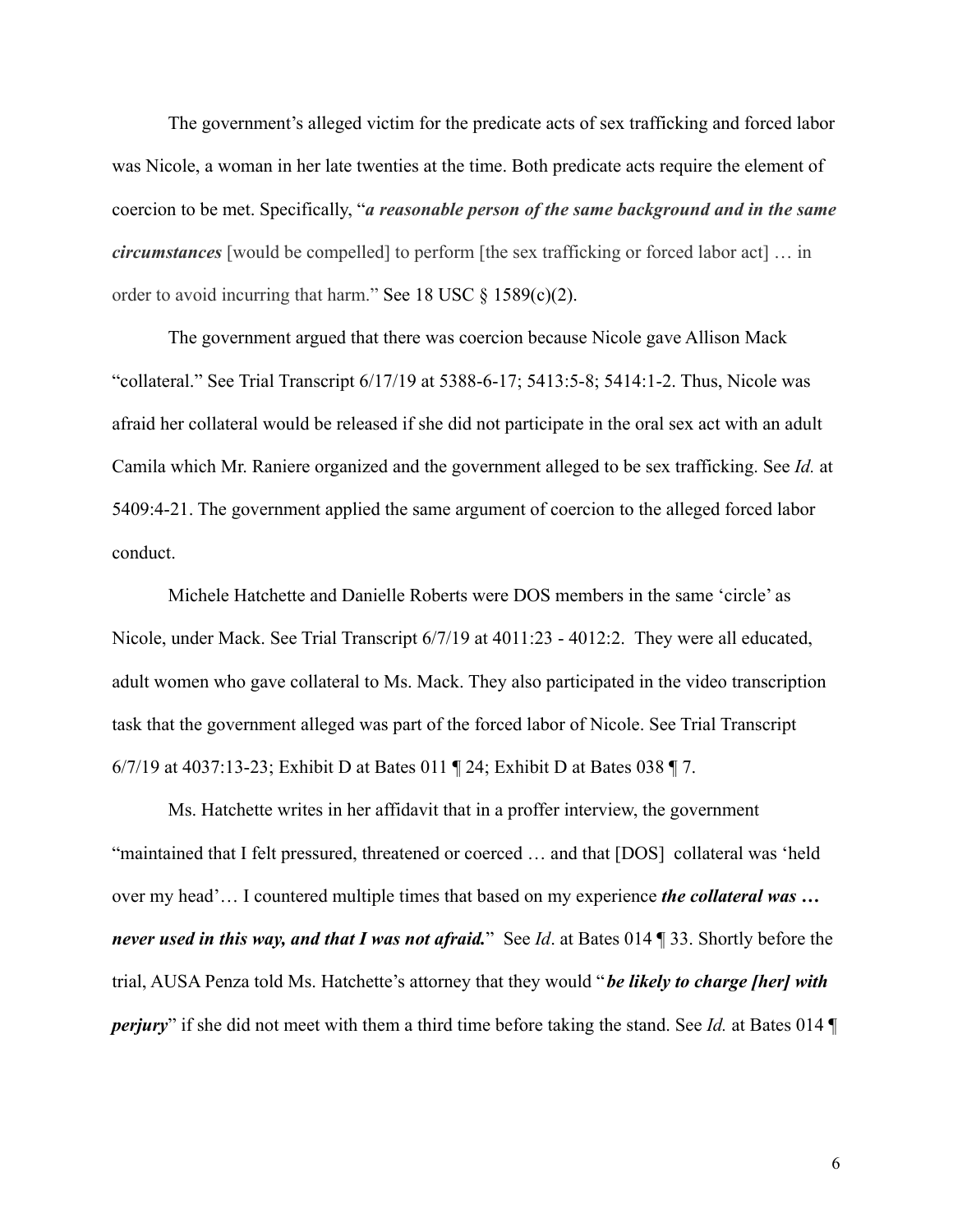40. She writes, "This threat of perjury only came after my attorney informed them that I would most likely refuse to meet with them again or [be] willing [to] testify on their behalf." See *Id.*

Ms. Roberts writes in her affidavit that "collateral was used as a tool to back our promises to ourselves, like surety, not as a tool of fear, force, or blackmail." See *Id*. at Bates 038 ¶ 10. In her proffer, when she "offered a different motivation [for her experiences in DOS] other than coercion," AUSA Penza "seemed to get visibly upset." See *Id*. at Bates 041 ¶ 39. At the end of Ms. Roberts' second proffer interview, [AUSA Penza] *threatened to subpoena [her]* to testify in the trial against Mr. Raniere." See *Id.* at Bates 041 ¶ 46.

Ms. Clyne, one of the founding members of DOS who had been in DOS longer than any of the government witnesses, writes in her affidavit, "*I never witnessed any threats or negatives* [sic] *consequences enacted upon* [women leaving DOS] and I am most certainly not aware of anyone's collateral being released." (emphasis added) See *Id.* at Bates 045 ¶ 6. Less than a month before trial, with jury selection already in progress, Ms. Clyne received a grand jury subpoena after being recognized by AUSA Penza in the courthouse, where she was for an unrelated matter. Ms. Penza told Ms. Clyne's attorney, "*First, we are going to cut the head of the snake off and then we're coming for the body. This is not going away for her.*" See *Id.* at Bates 044 ¶ 5. Ms. Clyne concludes, "Had I not been frightened by the threat of retaliatory action by the Government, I would have chosen to testify." See *Id.* at Bates 047 ¶ 11.

Samantha LeBaron was a DOS member underneath government witness Sylvie. See Trial Transcript 5/8/19 at 276:22-23. She wrote in her affidavit that the government asked her "questions, to the effect of if I thought in DOS, they used fear to motivate me and at one point, one of the interviewers remarked something to the effect of, *But we want her to answer [that they used fear].*" (emphasis added) See *Id.* at Bates 049 ¶ 18. In her interview, she recalls SA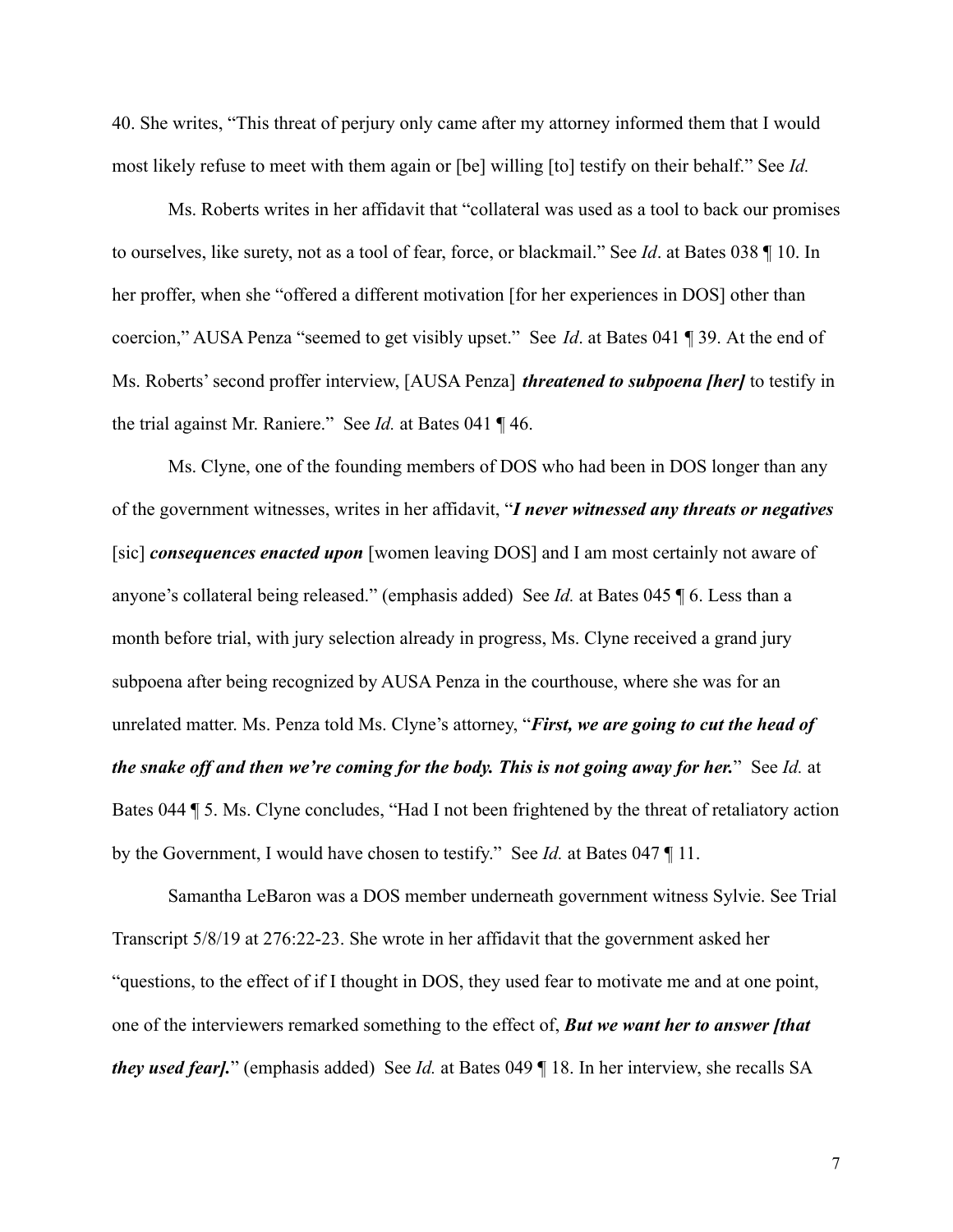Michael Weniger "raising his voice and hitting the table at times." See *Id.* at Bates 050 ¶ 25. AUSA Penza concluded the interview saying, "I am glad you are here in Brooklyn so that we can call you whenever we need you." See *Id*. at Bates 050 ¶ 29. Ms. LeBaron writes, "Because of the way I was treated during my interview I would have been too scared to testify on behalf of the defendants." See *Id.* at Bates 051 at ¶ 35.

Brian Elliot is a graduate of Stanford University, Harvard Kennedy School, and Harvard Business School. See *Id.* at Bates 052 ¶ 2. He co-founded an LGBT advocacy group to win marriage equality in New York State when he learned of NXIVM. See *Id.* He was never involved in DOS. See *Id*. at Bates 052 ¶ 8. He writes in his affidavit, "I remember the prosecution asking me about the use of "collateral" in NXIVM and why I did not view it as blackmail. I explained that my understanding of collateral and its use within NXIVM was that it was a voluntary tool used by consenting parties for personal growth. My understanding of collateral was based not only on what I had learned from NXIVM courses, but also from Behavioral Economics research from Yale University, which I had found on a public website called Stikk.com." He recalls the prosecution got "frustrated and [seemed] unsatisfied with what I was sharing." See *Id.* at Bates 053 ¶ 13.

After the trial, Brian Elliot helped his brother, Marc Elliot, to plan a public speech, entitled, "Who's Next? The Rise of Character Assassination and Loss of Human Decency." See *Id.* at Bates 054 ¶ 21. According to Mr. Marc Elliot, the talk was inspired by his "journey of beating Tourette's syndrome with the help of NXIVM, a group misrepresented as a sex cult in the media." See *Id.* at Bates 058 ¶ 14.Days after Mr. Marc Elliot publicly advertised the talk on social media, AUSA Penza called the brothers' shared attorney, demanded they immediately cancel the talk and said something to the effect of "If it weren't for the First Amendment, I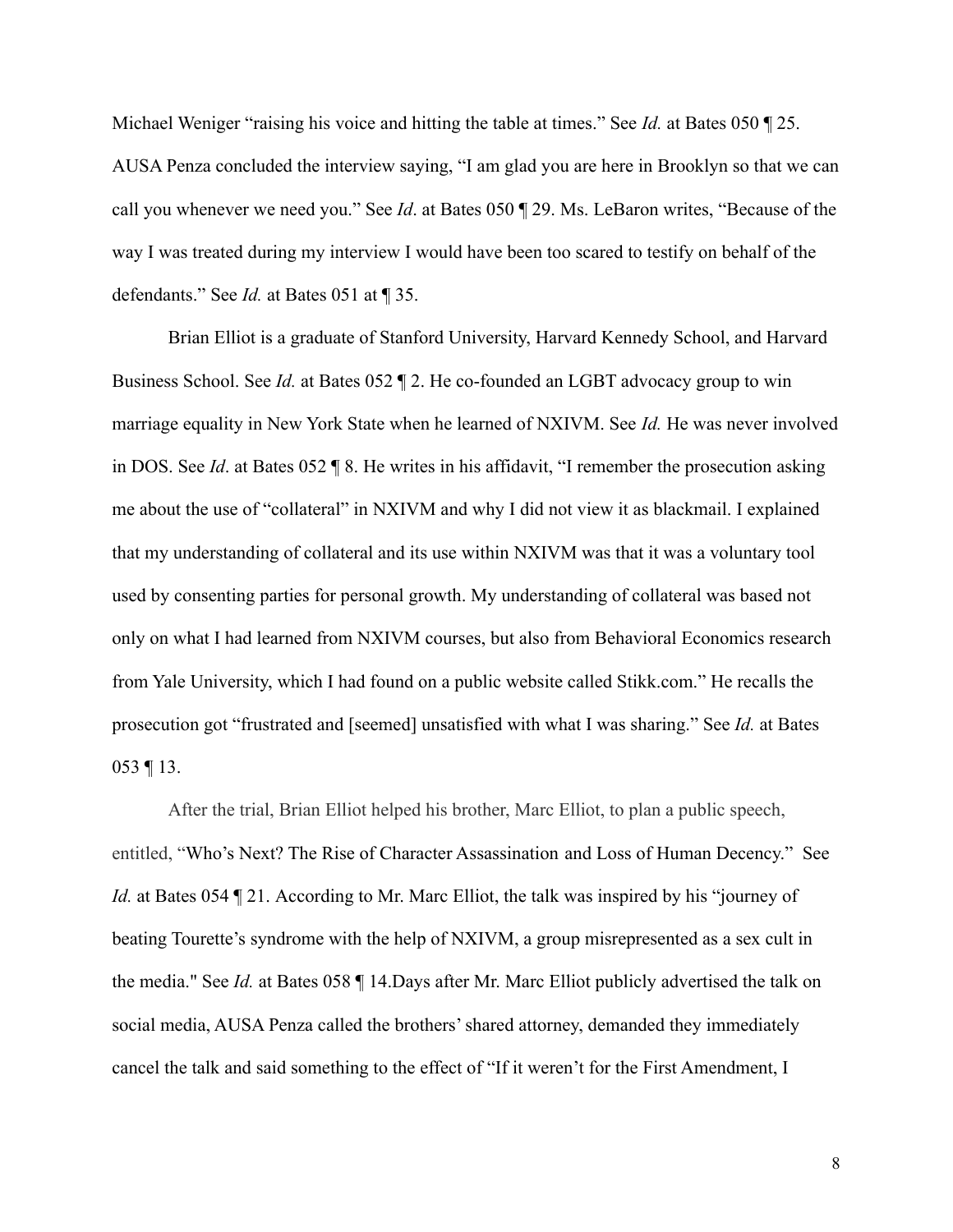would be coming after them." See *Id.* at Bates 054 ¶ 22 - Bates 055 ¶ 25. Both brothers interpreted this as a terrifying threat, so much so that they immediately moved out of New York City. See *Id.* at Bates 055 ¶ 30; Bates 059 ¶ 18. Additionally, Mr. Brian Elliot severed ties with longtime friends who were involved with NXIVM. See *Id.* at Bates 055 ¶ 29.

In total there are eight witness' affidavits describing their encounters with the prosecution team. They are Michele Hatchette, Danielle Roberts, Nicki Clyne, Samantha LeBaron, Sahajo Haertel, Brian Elliot, Marc Elliot, and Brandon Porter. See Exhibit D.

#### **III. Glazer and the Civil Lawsuit**

Daniela and Nicole were government witnesses in the trial. Nicole and Daniela were both represented in the criminal case by class-action attorney Neil Glazer. See Trial Transcript 6/10/19 at 4268:10-11; Trial Transcript at 5/31/19 at 3275:6-20. Catherine Oxenberg introduced Nicole to Glazer on November 3, 2017, before the DOJ investigation began. See Trial Transcript 6/10/19 at 4268. From then onwards, Glazer represented at least fifteen witnesses interviewed by the government and was present for at least thirty-three interviews. See Dkt. 853 at 2. It would have been clear to the government that Glazer's work, time expenditures, and travel expenses from trips from his base in Philadelphia to New York was in contemplation of an impending civil suit. Daniela testified she did not intend to file a lawsuit. See Trial Transcript 5/31/19 at 3275-3276. The Glazer-Parlato Emails contain emails where Glazer discusses the progress of his civil lawsuit.<sup>4</sup> See Exhibit E. Additionally, the background of facts cited in Mr. Agnifilo's prior Rule 33 (Dkt. 853) is adopted here.

<sup>4</sup> Additionally, see Mr. Chakravorty's affidavit in Exhibit F, Attachment 1.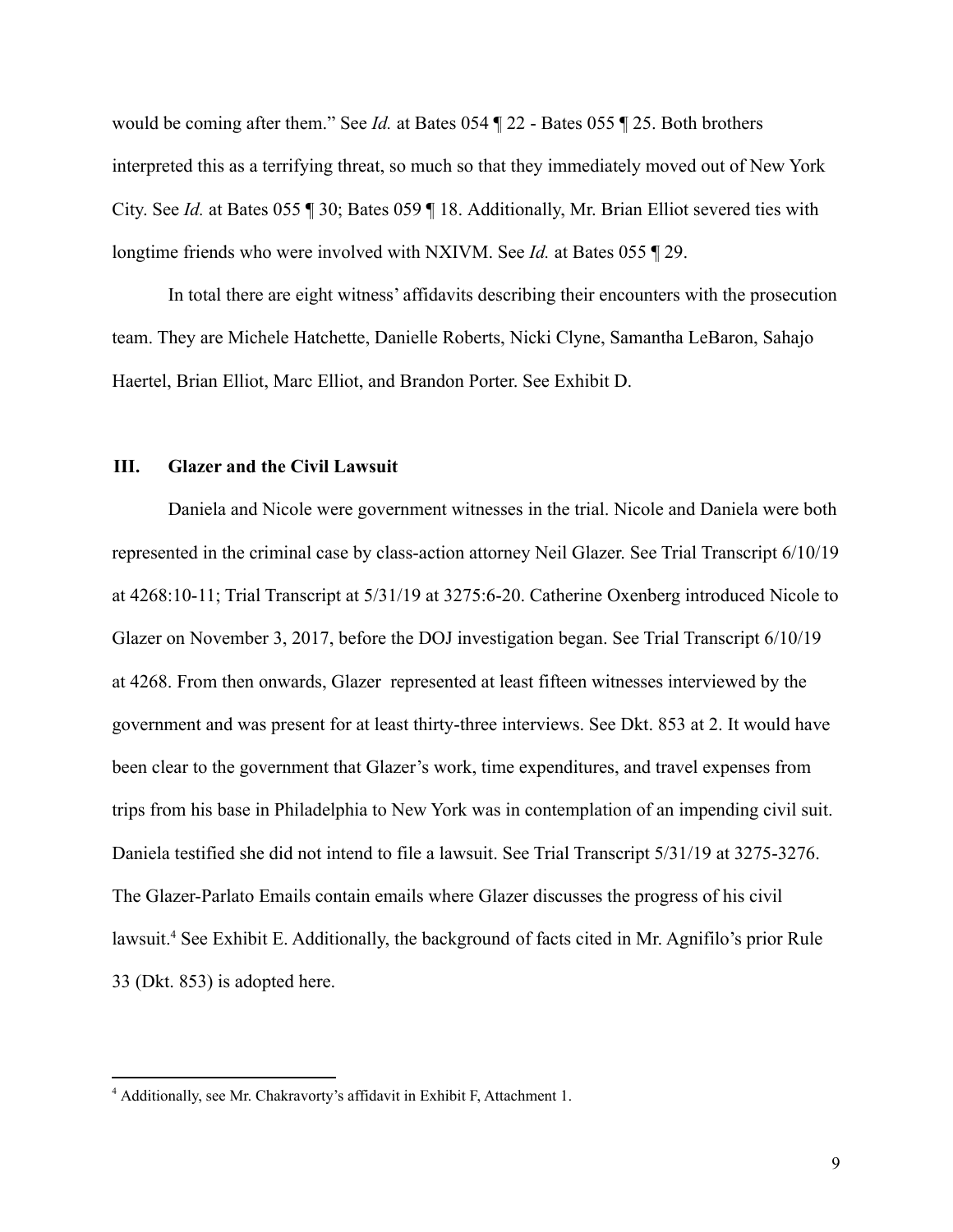In one email exchange, on June 9, 2018, Glazer asked Parlato to take down a blog post naming Daniela. He wrote, "*I am more devoted to Dani's well-being than any other client,*" (emphasis added) and followed up with, ""I implore you to please take down the post. You do not, and cannot, know all of the implications of this...*We represent dozens, growing by the day.* The criminal investigation is massive and *the civil action will be unprecedented. That is soon.*" (emphasis added) See Exhibit E, Attachment 2 at Bates 005 - 006.

Weeks before the trial, on April 3, 2019, he wrote to Parlato:, "*I am building a civil case and have more than 80 clients* to serve, and it grows by the week." (emphasis added) See *Id.* at Bates 007. Nicole also testified that they did not intend to file a civil lawsuit and that she had not discussed the matter with anyone. See Trial Transcript 6/10/19 at 4276-4277.

On January 28 2020, after the trial, Glazer filed a civil lawsuit against Raniere, Bronfman and others. There were over 80 plaintiffs. Daniela and Nicole were among them. See Dkt. 1 in 1:20-cv-00485.

#### **LEGAL STANDARD**

Rule 33 of the Federal Rules of Criminal Procedure provides that, "Upon defendant's motion, the court may vacate any judgment and grant a new trial if the interest of justice so requires." Fed.R.Crim.P. 33(a). "In evaluating a Rule 33 motion, the court must "examine the entire case, take into account all facts and circumstances, and make an objective evaluation," keeping in mind that the 'ultimate test' for such a motion is 'whether letting a guilty verdict stand would be a manifest injustice.'" United States v. Alston, 899 F.3d 135, 146 (2d Cir. 2018) (emphasis added). Relief under Rule 33 is based on whether:

(1) the evidence [was] newly discovered after trial;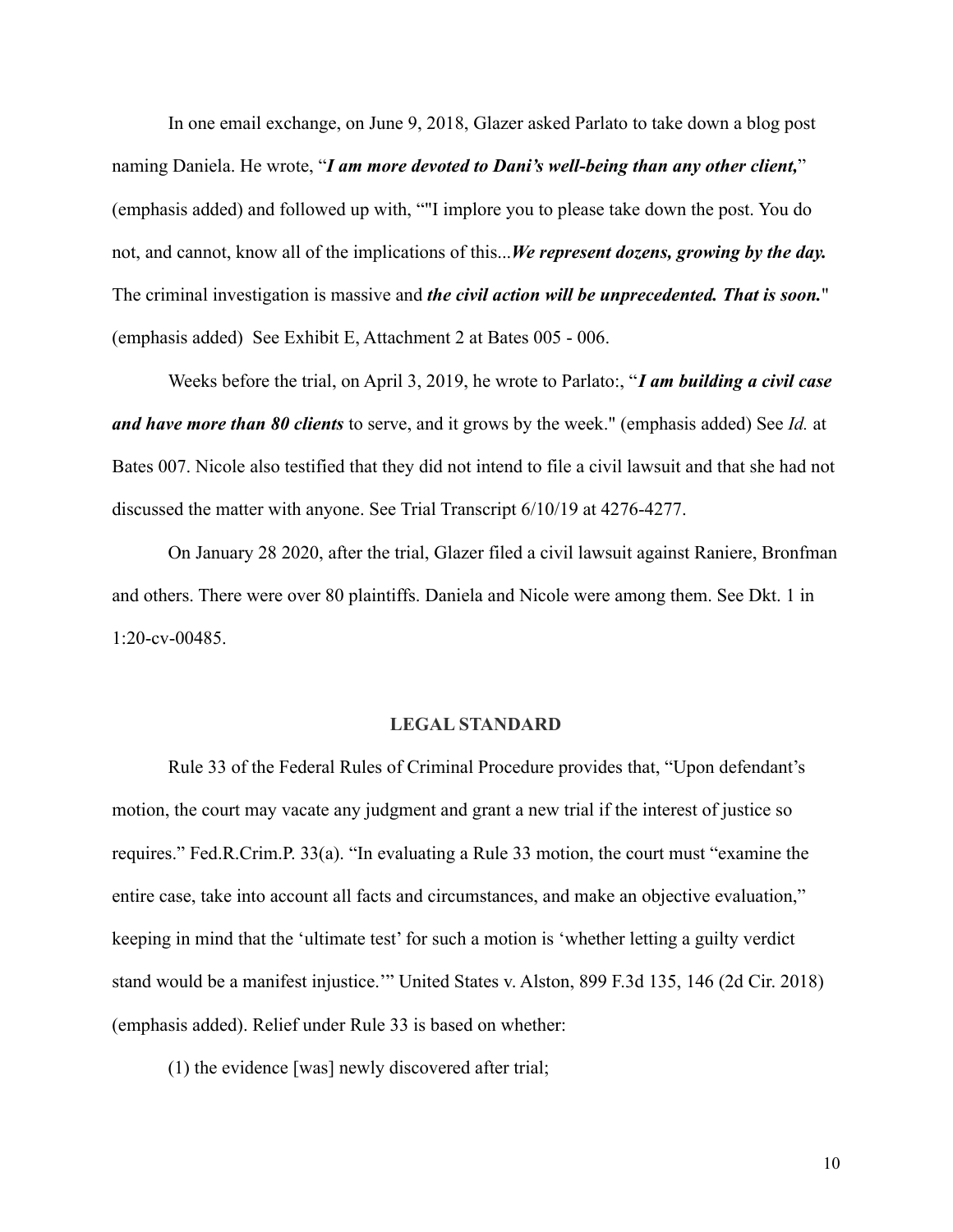(2) facts are alleged from which the court can infer due diligence on the part of the movant to obtain evidence;

(3) the evidence is material;

(4) the evidence is not merely cumulative or impeaching; and

(5) the evidence would likely result in an acquittal. United States v. Forbes, 790 F. 3d 403, 406-407 (2d Cir. 2015).

#### **ARGUMENT**

- **I. Mr. Raniere is Entitled to an Evidentiary Hearing Based on Newly Discovered Evidence of Perjury by Four Major Government Witnesses and Subornation of Perjury by the Government**
	- A. Applicable Law

When a government witness commits perjury, the conviction must be set aside "'if there is any reasonable likelihood that the false testimony could have affected the judgment of the jury.'" *Perkins v. LeFevre,* 691 F.2d 616, 619 (2d Cir. 1982) (quoting *United States v. Agurs,* 427 U.S. 97, 103, 96 S.Ct. 2392, 2397, 49 L.Ed.2d 342 (1976))

Where the government had either actual knowledge of witness perjury, or, at a minimum, should have known of it, reversal is virtually automatic. *United States v. Wallach*. 935 F.2d 445 (2d Cir. 1991).

When a testifying *government agent* commits perjury, the prosecution is imputed with knowledge of the perjury:

• That knowing perjury by a federal agent who is involved in the prosecution can constitute "knowing use by the prosecution" is supported by case law in this Circuit regarding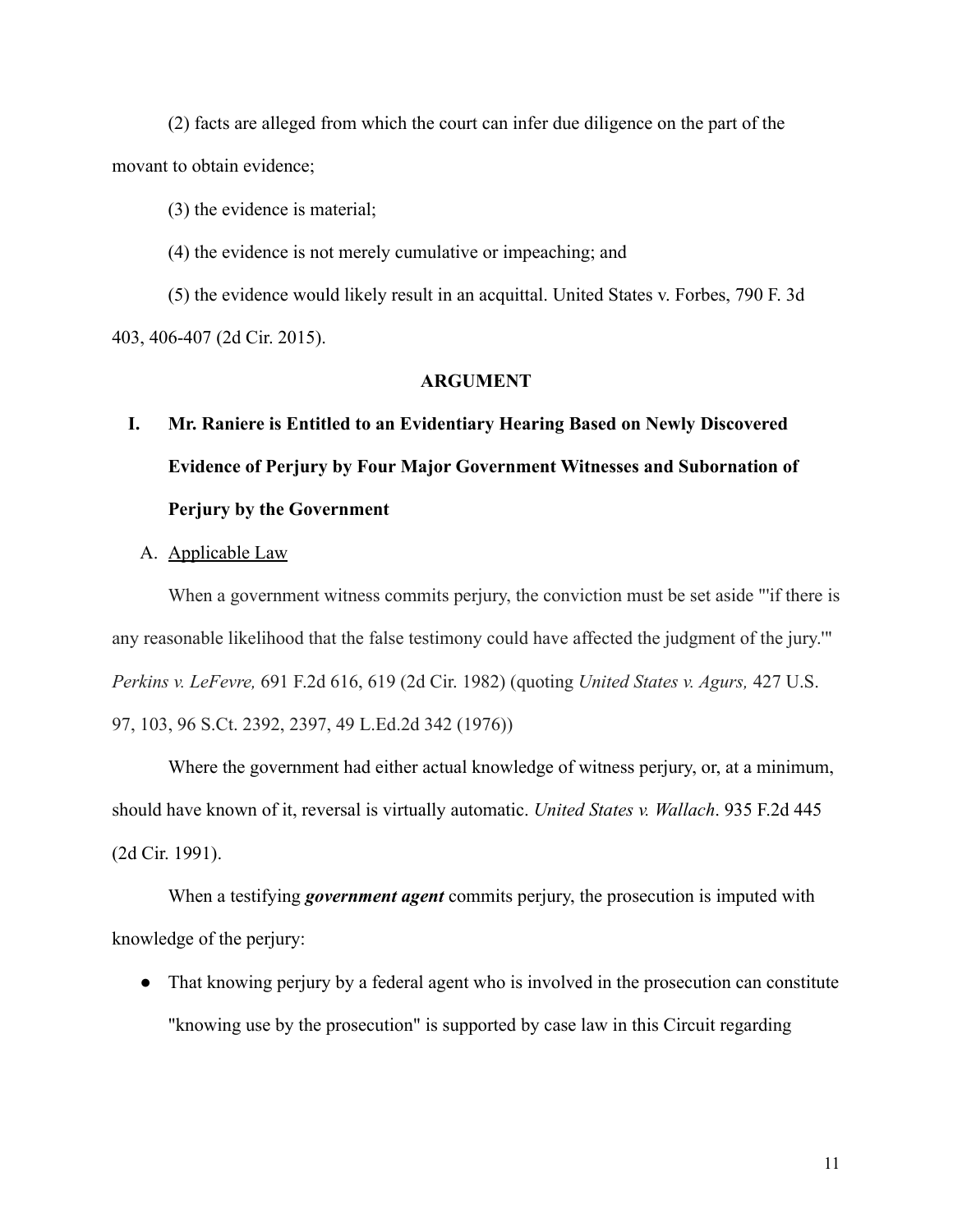*Brady* disclosure requirements. *United States v. Sanchez*, 813 F. Supp. 241, 247 (S.D.N.Y. 1993), *aff'd,* 35 F.3d 673 (2d Cir. 1994).

- In *United States v. Morell,* 524 F.2d 550 (2d Cir. 1975), the court held that "[w]hile the prosecutor cannot be charged with the failure to produce information in the possession of any government official, in this case it seems fair to view [the agent] as an arm of the prosecutor." *United States v. Sanchez*, 813 F. Supp. at 247 (internal citations omitted).
- In *Pina v. Henderson,* 752 F.2d 47 (2d Cir. 1985), the Second Circuit distinguished government officials who may be treated as an "arm of the prosecutor" from those who may not. *United States v. Sanchez*, 813 F. Supp. at 247. The court in *Pina* held that a parole officer who "did not work in conjunction with either the police or the prosecutor" was not sufficiently linked with the prosecution so as to impute the officer's knowledge to it. *Pina v. Henderson,* 752 F.2d at 49; *See also United States v. Sanchez*, 813 F. Supp. at 247. However, a police officer who "did testify in [the] trial and was the investigating officer," was found to be an "arm of the prosecution" whose knowledge was to be attributed to the prosecution. *United States v. Pina,* 752 F.2d at 50.
- "Whether knowledge is to be imputed from a government agent to the prosecution for *Brady* purposes is instructive in determining whether knowing perjury by a government agent should be considered 'knowing use' by the prosecution. Cases establishing the latter proposition have often relied on case law developed to address the former." *United States v. Sanchez*, 813 F. Supp. at 247.
- "And where cases involve both nondisclosure and perjury, courts consider them jointly under the rubric of 'prosecutorial misconduct.'" *Id.* at 248. *(*internal citations omitted)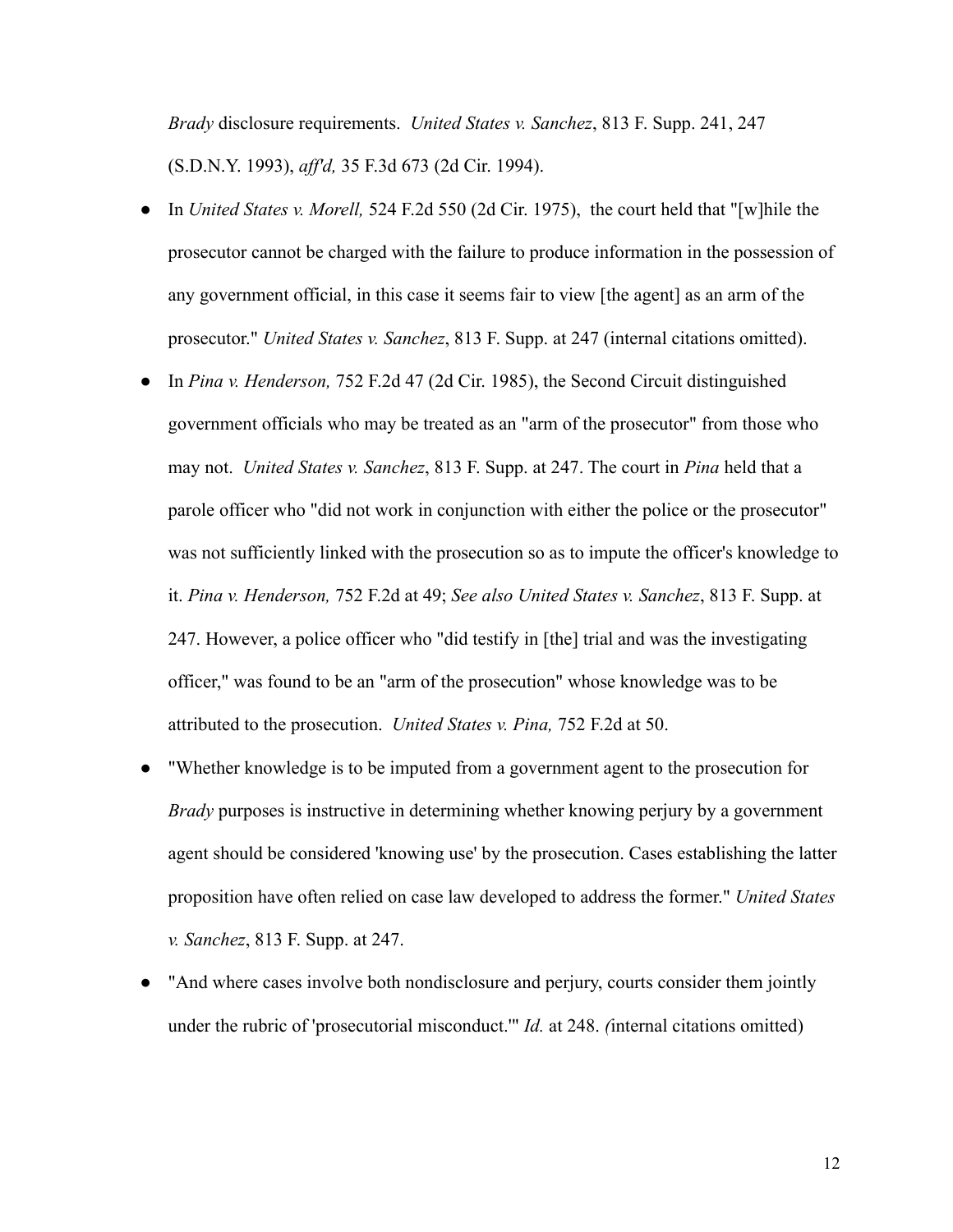"In fact, the argument to charge the prosecution with knowledge of a government agent's perjury is even stronger than the argument to impute knowledge of *Brady* material. While the prosecution's failure to disclose relevant information might be due to a negligent lack of communication, perjury by a government agent can only be a knowing, intentional decision to lie by a member of the institution which is charged to uphold the law and seek just convictions. Therefore, it is a short step indeed to apply case law regarding *Brady* obligations to instances of perjury." *Id.*

The Glazer-Parlato Emails are newly discovered for they were not known to the defense until after trial. The defense would not have been able to obtain these emails prior to trial and thus exercised their due diligence. It is well-known that Mr. Parlato is staunchly opposed to Mr. Raniere and has been for many years. He only offered select parts of these emails after he saw their potential significance once he began investigating the allegation of FBI tampering. Not only would it not have made sense for Mr. Raniere's trial counsel to subpoena Mr. Parlato, Mr. Parlato is a journalist and enjoys a well-established legal privilege of protecting his sources.

Additionally, Mr. Raniere holds Mr. Parlato to be responsible for crafting and disseminating a false, hate narrative against him and his organization. He believes this narrative was engineered to inspire public outrage through exaggeration. This public outrage, supported by a 'mad dog' media, allowed this prosecution to commit malfeasance, which is historical in its premeditation, complexity, the number of actors involved, the high-profile nature of the case, and the credible scientifically certain proof of the malfeasance.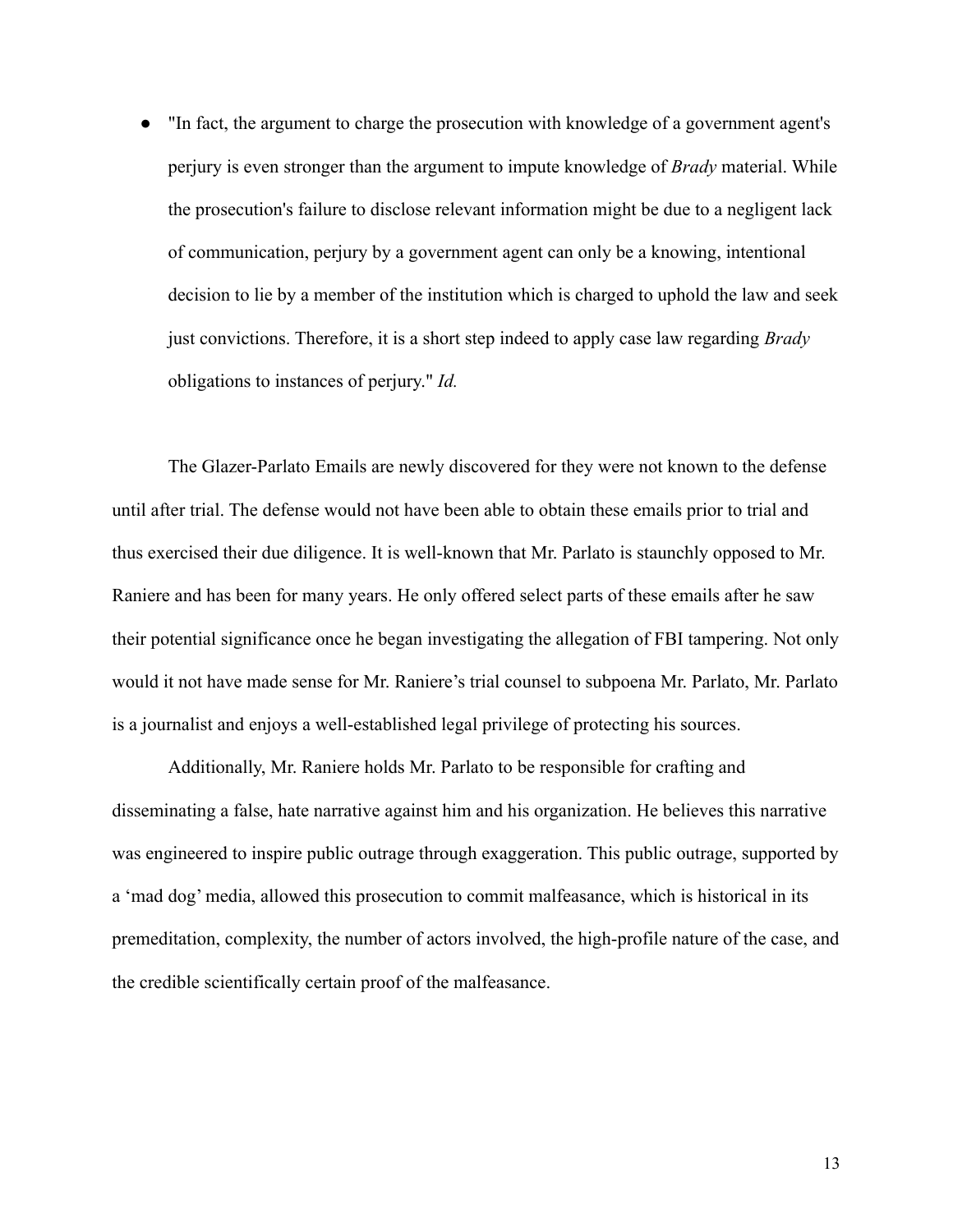In including Mr. Parlato's evidence in this motion, Mr. Raniere is *not in anyway* condoning Mr. Parlato's conduct against him or Mr. Parlato's conduct against anyone who had been involved in his organization NXIVM, or in DOS.

As a separate issue, the Glazer-Parlato Emails show that Glazer was working on a civil lawsuit before and during the criminal investigation, even just weeks before trial began and he considered Daniela "his favorite" client. Based on his involvement with government witnesses before the trial and Daniela's critical role in the case, and the fact that Daniela *was* in fact a plaintiff in the post-trial civil lawsuit, Mr. Raniere concludes that it is shown that Daniela lied about not intending to file a civil lawsuit. That she was Glazer's favorite client and he had been contemplating filing his suit before the trial belies her testimony on this point. Similarly, it is shown that Nicole also lied about not intending to file a civil suit or discussing the matter with anyone. It defies common sense that Glazer would bring a civil lawsuit, have dozens of plaintiffs in the weeks before trial, but *never* had discussed the matter with one of this top clients and one of the key government witness for sex trafficking.

The Glazer-Parlato emails are also material to the tampering issue. Mr. Glazer writes about "precise locations" and roughly four months later, this comment is solidified as agents strangely collect the camera and hard drive as the top priority, bypassing and ignoring dozens of other evidentiary items along the way.

In the Tampering Rule 33 motion, it is established that the Expert Reports are newly discovered, the defense exercised due diligence, and it is material, not merely cumulative or impeaching, and would likely result in acquittal based on its revelation of extensive government criminal tampering with – according to AUSA Penza – the lynchpin evidence that was at the "heart" of the government's case.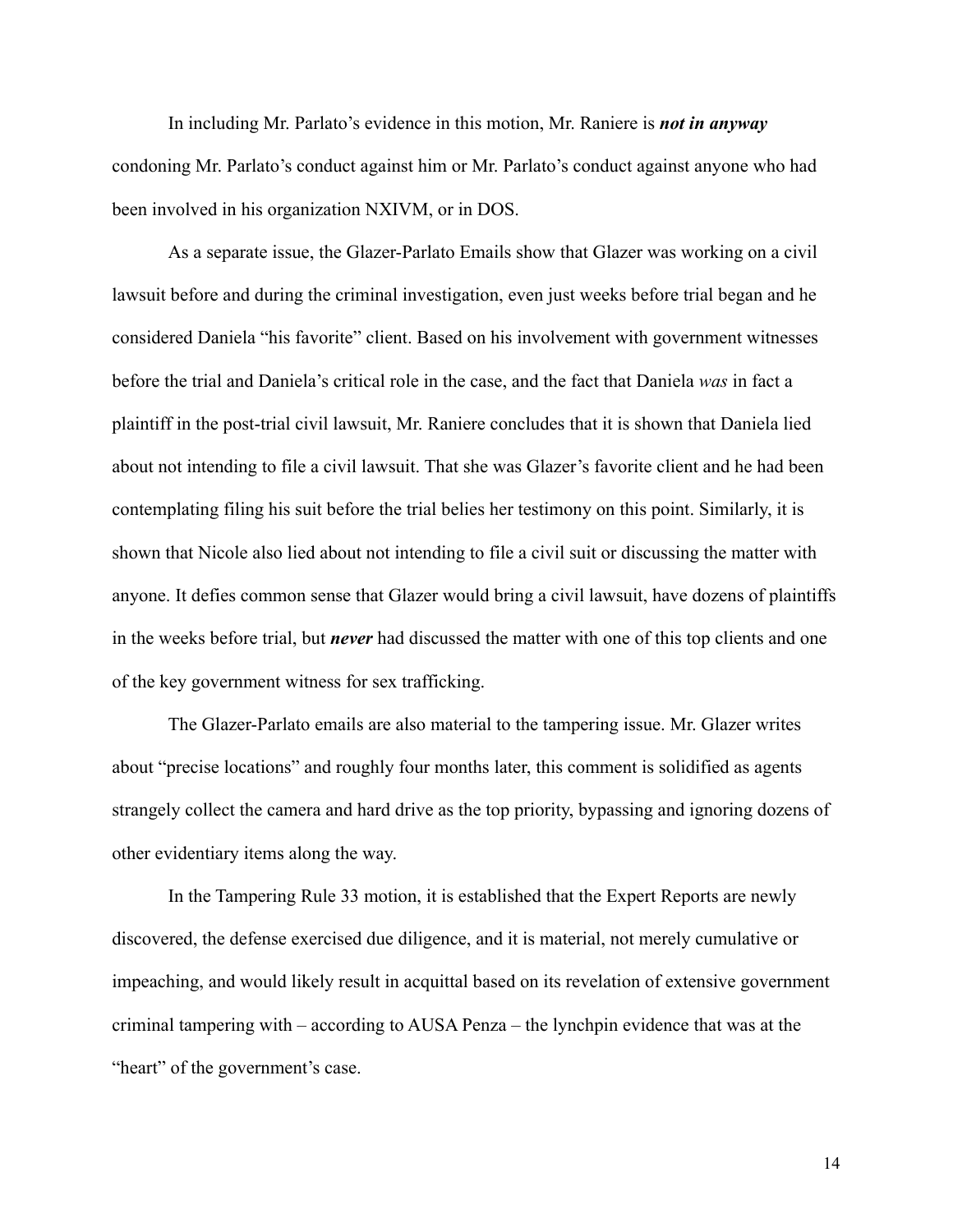The Expert Reports also demonstrate that SFE Booth and SFE Mills committed perjury about the integrity and competence of the digital evidence. Indeed, given the multiple violations of protocol, including those by SA Rees and SA Lever, the perjury was evidently to hide from the jury that the evidence was incompetent and had been falsified by the government.

Additionally, it is telling that SFE Booth lied repeatedly about EXIF data and chain of custody and *yet he told the truth* about the camera and CF card being given to him unsealed. Unsealed evidence is a critical issue of admissibility. This evidence was at the "heart" of the case. To admit to this issue of admissibility would, on the face of it, appear to be a serious risk. That SFE Booth was willing to do so means either he was certain that it would be admitted regardless or there was some benefit to him, or both. The only benefit to him from admitting break in the chain of custody is that it provided SFE Booth plausible deniability of his involvement in the tampering, for the tampering on the CF card could have taken place before it was given to him, while it was in the custody of SA Elliot McGinnis, or SA Mills. See Exhibit B at Bates 003 ¶ 3. Because the prosecution failed to correct SFE Booth's perjurious testimony about chain of custody, and this Court did not intervene, the jury was taught that a broken chain of custody is not abnormal in the FBI.

Note also that AUSA Hajjar questioned SFE Booth and Mills. Given AUSA Hajjar's comments during the September 27, 2018 hearing, it appears AUSA Hajjar likely knew that the camera was not handled according to protocol, and thus proactively elicited false testimony from Mills. However, even if AUSA Hajjar did not know her witnesses perjured themselves, which would require assuming egregious incompetence and negligence on her part, it does not matter. AUSA Hajjar, and in fact the entire prosecution team, is imputed with knowledge of Booth's and Mills' perjury, for they are government agents who testified.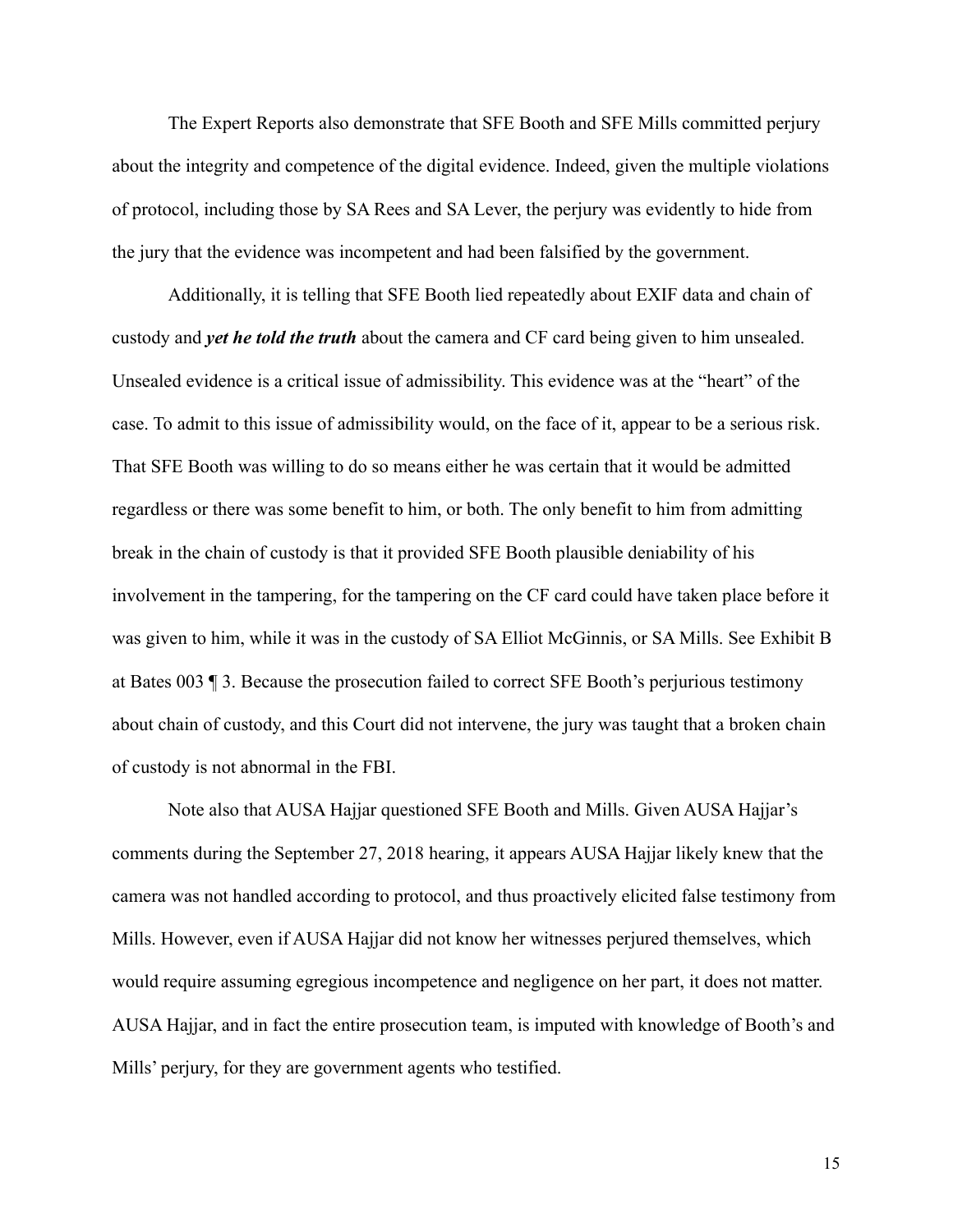Thus, this Court should grant a complete reversal of Mr. Raniere's conviction on all charges, not only because this falsified digital evidence was at the "heart" of the case but because anything less would condone structural error in the form of government criminal malfeasance, reliably proven, that involved, at a minimum, multiple government agents breaking protocol, spoliating and manipulating evidence, and perjuring themselves repeatedly.

# **II. Mr. Raniere is Entitled to an Evidentiary Hearing Based on Newly Discovered Evidence of Government Intimidation of Potential Defense Witnesses**

#### A. Applicable Law

The Second Circuit has held that, "[u]nder certain circumstances, intimidation or threats that dissuade a potential witness from testifying may infringe a defendant's due process rights...." *United States v. Pinto,* 850 F.2d 927, 932 (2d Cir.1988) (internal citations omitted). "The circumstances will warrant reversal only if the government's conduct interfered substantially with a witness's 'free and unhampered choice' to testify." *Id.* "That interference may involve threats of prosecution…or other intimidating conduct…that was *designed* to intimidate." *Id.* (internal citations omitted); *See also United States v. MacCloskey*, 682 F.2d 468, 479 (4th Cir. 1982) (holding that "[t]he government's 'suggestion' destroyed the choice of [the witness] to testify freely.").

This Circuit has a three-part test to demonstrate a due process violation based on the government's intimidation of witnesses. The defendant must show:

(1) that he was deprived of material and exculpatory evidence that could not be reasonably obtained by other means,

(2) bad faith on the part of the government, and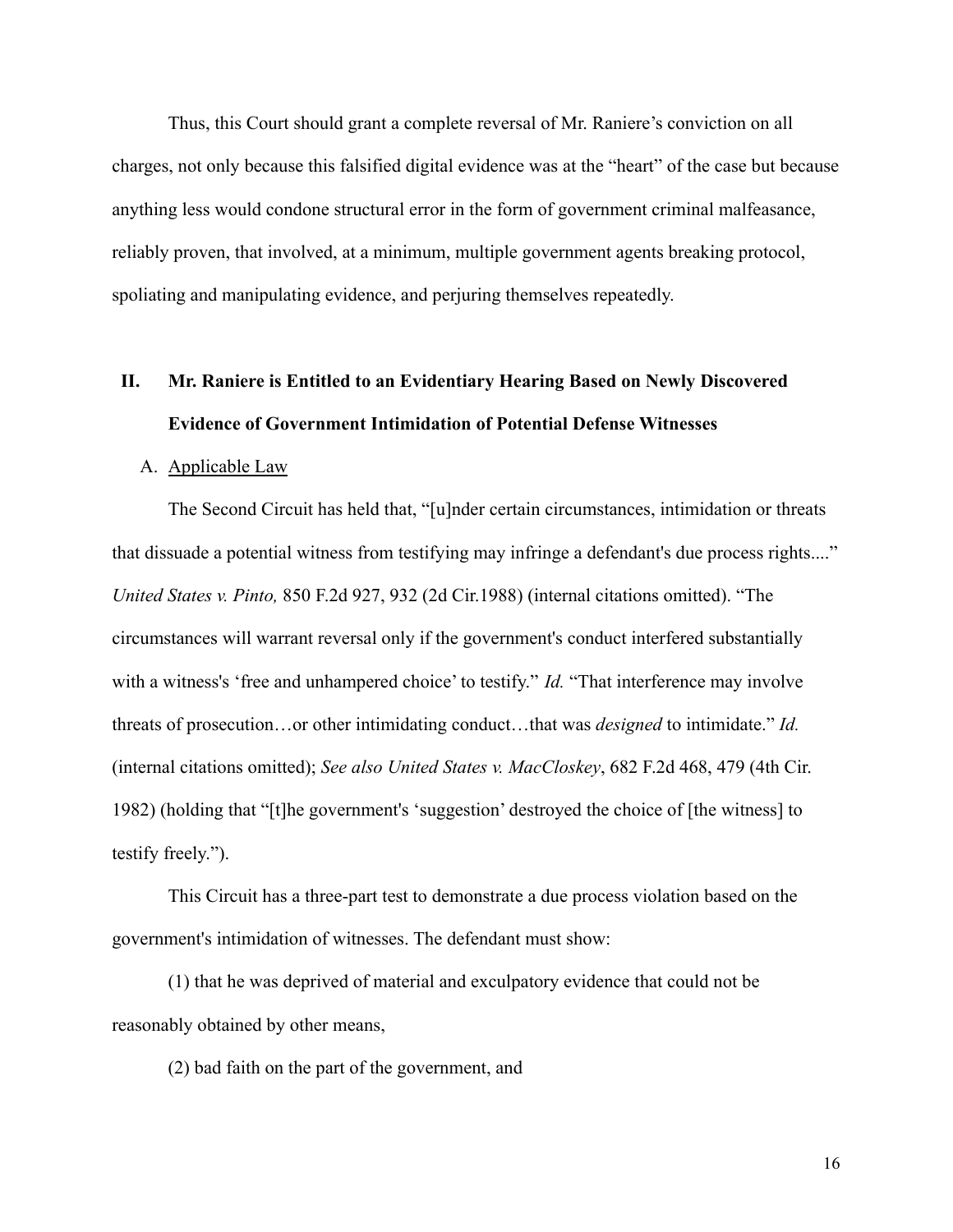(3) that the absence of fundamental fairness infected the trial.

*United States v. Lebedev*, 932 F.3d 40, 55 (2d Cir. 2019); *See also United States v. Williams*, 205 F.3d 23, 29 (2d Cir. 2000); *Buie v. Sullivan*, 923 F.2d 10, 11 (2d Cir. 1990)

#### B. Analysis

The affidavits from eight potential defense witnesses are newly discovered. The specifics and extent of the government's intimidation tactics were not known to the defense until after trial, in part because the witnesses to it were silenced. The prosecution team successfully silenced these material potential witnesses, including the key and exculpatory witnesses, Ms. Hatchette and Ms. Roberts, through threats, including misuse of the Grand Jury process and the threat of a perjury prosecution. Government agents scared these potential witnesses from being willing to testify or support the defense. Thus Mr. Raniere could not have discovered this information and thus acted with due diligence. All of the witness affidavits affirm and corroborate with consistency the means and methods of the government agents tasked with menacing these, and other individuals. In particular, the affidavits of Ms. Hatchette and Ms. Roberts are particularly exculpatory for they were similarly situated to Nicole and would have *prima facie* invalidated the government's theory of serious harm stemming from the DOS collateral. The sex trafficking and forced labor charges would have been shown to be invalid. The affidavits of Ms. LeBaron and Mr. Brian Elliot confirm the government's refusal to accept an alternative viewpoint on DOS collateral, which was the keystone of their case on the aforementioned charges. That Mr. Marc Elliot's intimidation occurred after trial shows that even *after* a guilty verdict on all counts, the prosecution team was insistent on suppressing and silencing any counter-narrative. This shows the prosecution was in pursuit of winning, not truth.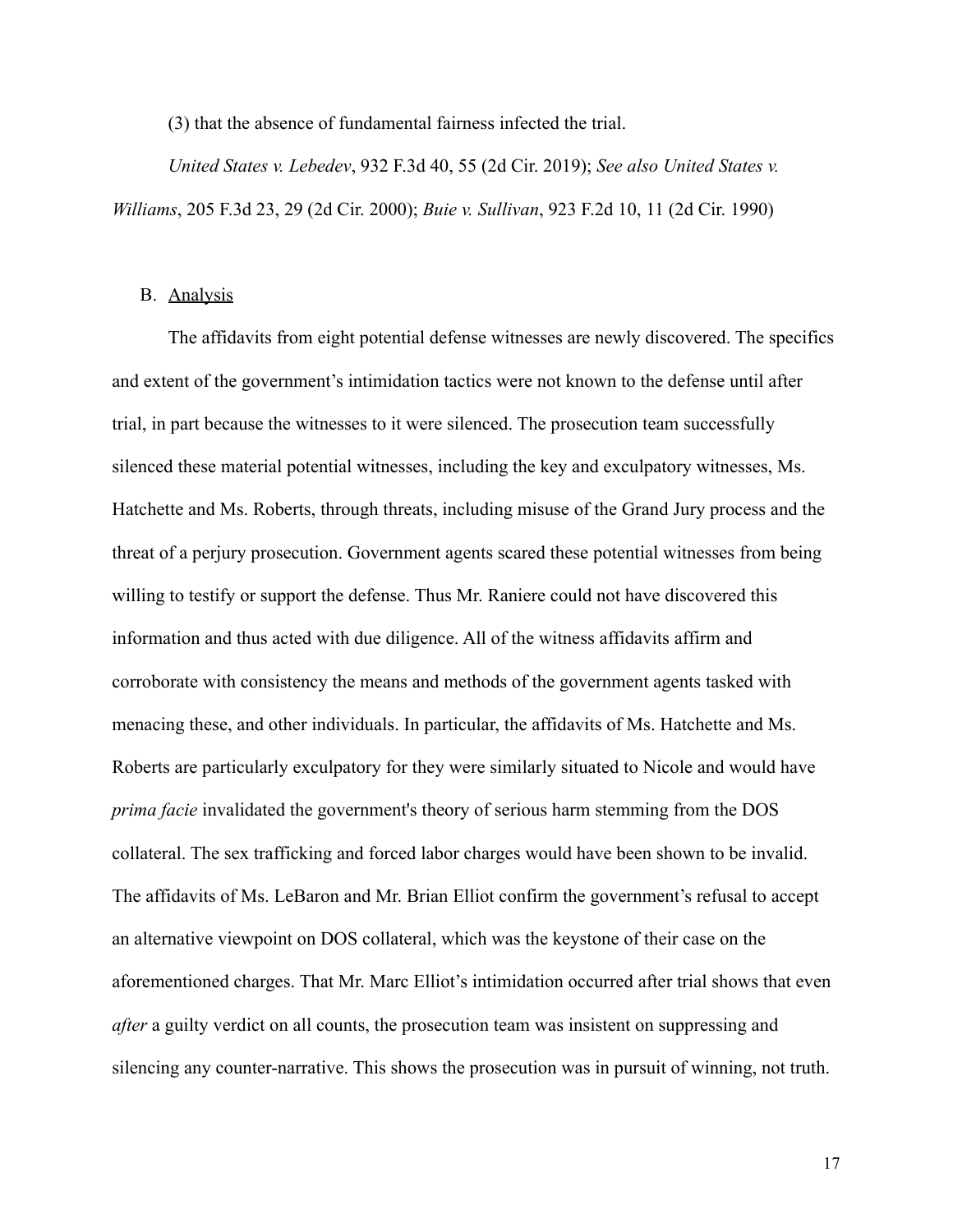This Court should not condone the prosecution's violation of Mr. Raniere's due process nor their Orwellian tactics of methodically silencing ordinary, law-abiding civilians through fear of imprisonment.

## **CONCLUSION**

The newly discovered evidence reveals multiple government actors were involved in criminal malfeasance that was executed over an 18+ month period and was orchestrated to deprive Mr. Raniere of his constitutional rights and to dishonestly win a conviction. Mr. Raniere moves this Court to grant him all available relief under Rule 33 of the Federal Rules of Criminal Procedure that to the Court may appear just and proper.

In particular, Mr. Raniere moves this Court to grant a public evidentiary hearing so that he, and the public, are allowed to ask the pertinent questions of our public servants.